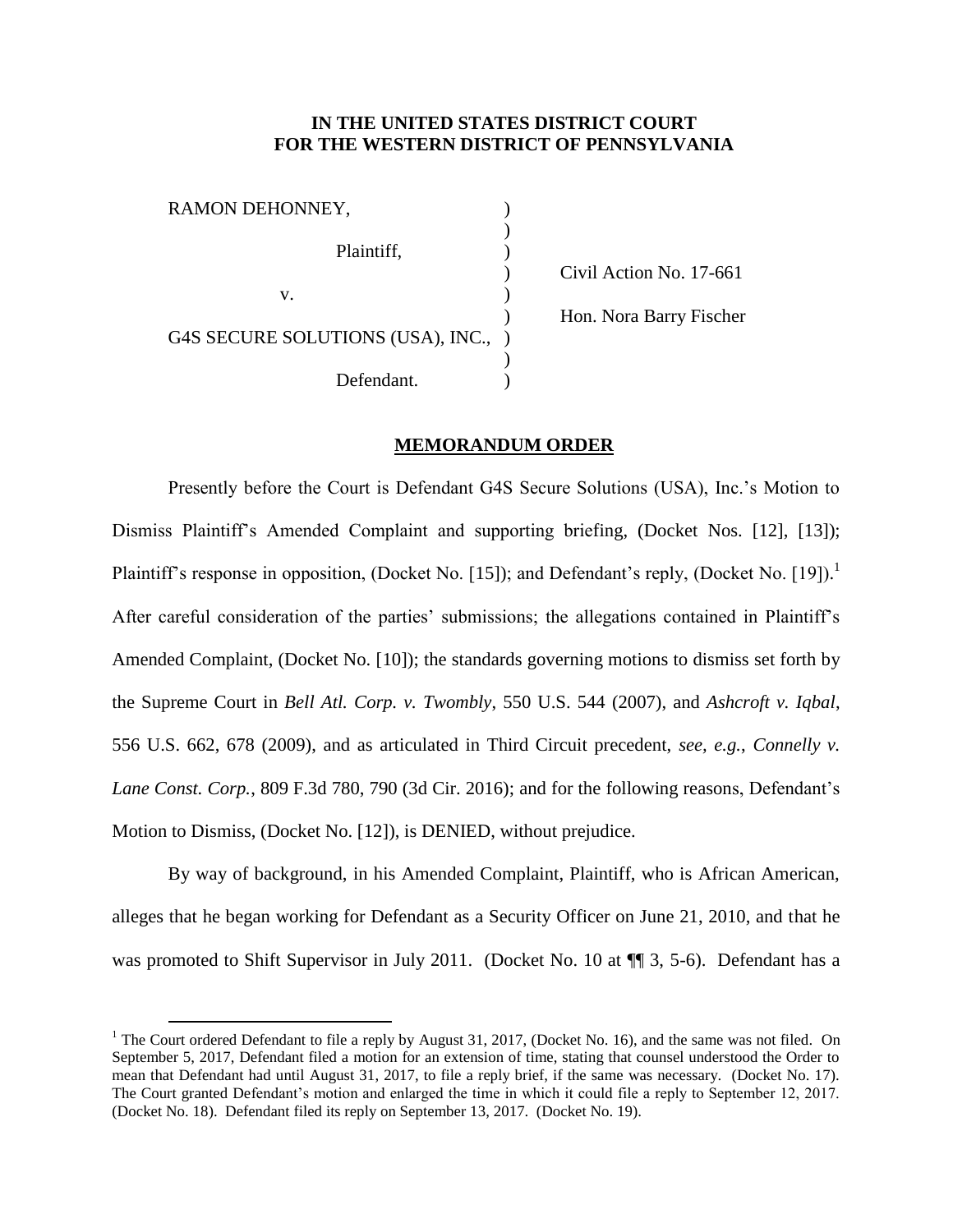policy requiring its employees to have clean-shaven face. (*Id.* at ¶ 7). On September 15, 2011, Plaintiff provided Defendant with medical documentation stating that he could not shave as a result of his pseudofolliculitis barbae, which is a skin condition that almost exclusively affects African American men. (*Id.* at  $\P$  8-9). After Brian Reiter, Defendant's Operations Manager, demanded that Plaintiff provide medical documentation regarding the condition that prevented him from shaving his face, Plaintiff provided him with a note from his physician. (*Id.* at  $\P$ <sup> $\parallel$ </sup> 21- $(22).^{2}$ 

On November 18, 2012, Plaintiff called off from work because he was experiencing symptoms of ulcerative colitis ("UC"). (*Id.* at ¶ 23). On November 19, 2012, Reiter and Wilfred Howcroft, a supervisor, telephoned Plaintiff several times and advised him to shave before returning to work and stated that he would face disciplinary actions, including termination, if he was unshaven. (*Id.* at  $\P$  24-27). Upon his return to work on November 20, 2012, Plaintiff was instructed to report to Howcroft's office. (*Id.* at ¶ 28). During the meeting, Reiter was on speaker phone. (*Id.* at ¶ 29). Both Howcroft and Reiter questioned why Plaintiff was unshaven, and Reiter questioned whether Plaintiff was attempting to get fired to collect unemployment. (*Id.* at ¶¶ 30-32). Plaintiff was sent home for not shaving and was told to return the next day for another meeting. (*Id.* at ¶ 33). At the second meeting, Plaintiff was questioned about his absence on November 18, 2012. (*Id.* at ¶¶ 34-35). After Plaintiff explained his UC diagnosis and provided medical documentation, he was told that he could arrive at work "a little late to deal with his UC" and that Human Resources would provide him with an application for FMLA leave. (*Id.* at  $\P$  36-41). Plaintiff was not provided with the necessary paperwork and in

 $\overline{a}$ 

 $2$  The time frame is unclear, as Plaintiff initially alleges that he provided Defendant with medical documentation on September 15, 2011, *(id.* at ¶ 8), but then states that Reiter made his demand on June 15, 2011, "Idlespite the fact that [Plaintiff] provided [Defendant] with medical documentation on September 15, 2011," (*id.* at ¶¶ 21-22).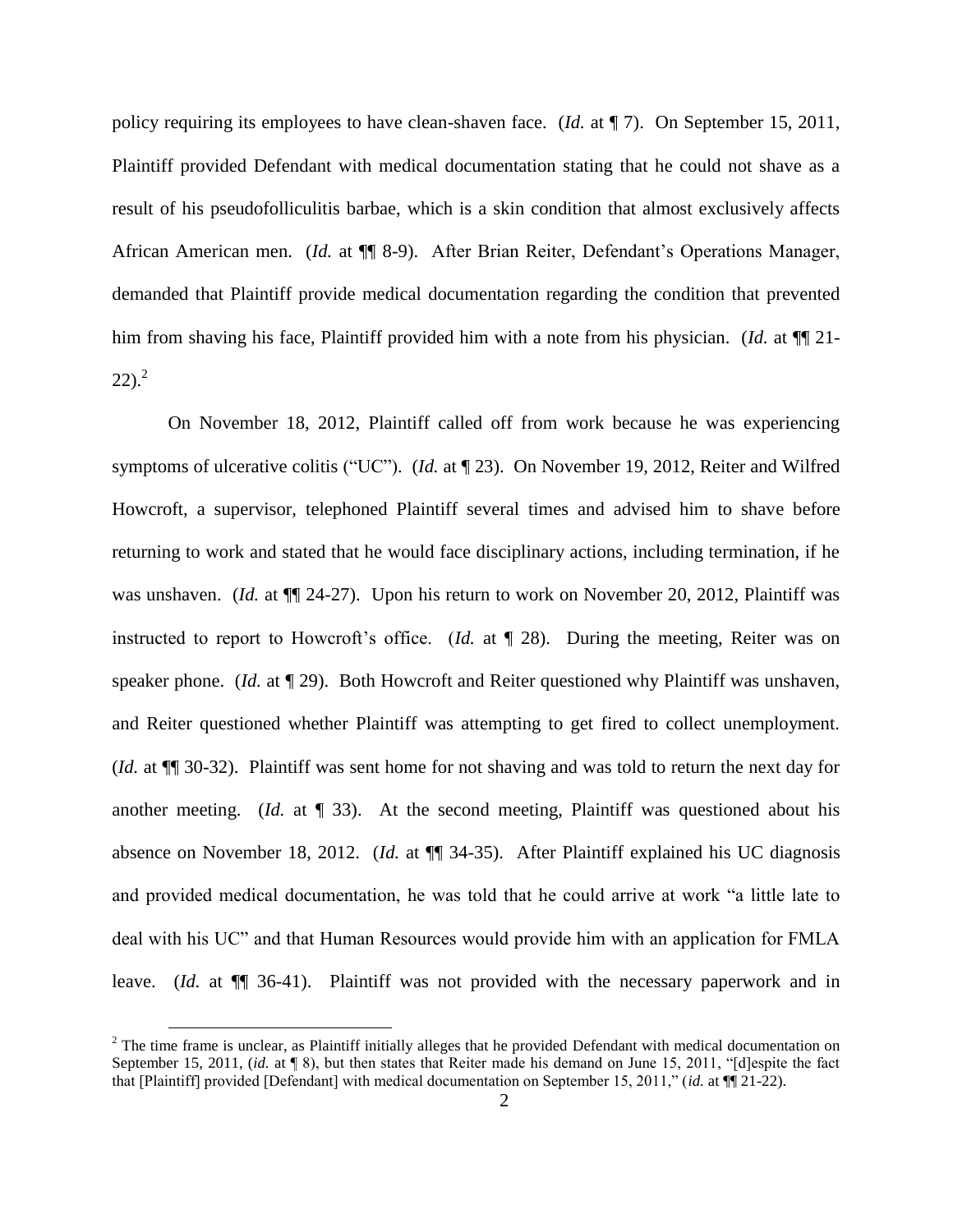December 2012, Plaintiff was late to work as a result of his UC symptoms but was never disciplined. (*Id.* at ¶¶ 42-44). On January 12, 2013, Plaintiff was involved in a car accident and was hospitalized overnight. (*Id.* at ¶ 45). Upon his return to work, Plaintiff was terminated for excessive tardiness. (*Id.* at  $\P$  $\P$  46-47).<sup>3</sup>

In his Complaint, Plaintiff asserts nine claims against Defendant for discrimination under Title VII; discrimination under the Pennsylvania Human Relations Act ("PHRA"); refusal to accommodate under the Americans with Disabilities Act ("ADA"); refusal to accommodate under the PHRA; retaliation under Title VII; retaliation under the PHRA; retaliation as to race discrimination under the ADA; retaliation as to disability discrimination under the ADA; and retaliation as to disability discrimination under the PHRA; discrimination under the Age Discrimination in Employment Act of 1967 ("the ADEA"); and discrimination under Title VII. (*Id.* at ¶¶ 48-102).

Defendant initially argued that Plaintiff's claims are barred because they were untimely filed with the Equal Employment Opportunity Commission ("EEOC"). (Docket No. 13 at 4-5). In his response to Defendant's Motion to Dismiss, Plaintiff attached his Charge of Discrimination and a Notice of Right to Sue Letter. (Docket Nos. 15-1, 15-2). Given same, Defendant has withdrawn its arguments as to subject matter jurisdiction and statute of limitations. (Docket No. 19).

The Court finds meritless Defendant's remaining arguments that Plaintiff has failed to state claims for discrimination, retaliation, or under the ADA. (Docket Nos. 13 at 5-10, 19 at 1- 4). Plaintiff's allegations, as set forth above, are sufficient to state plausible claims. First,

 $\overline{a}$ 

 $3$  Plaintiff states that the car accident occurred on January 12, 2013, that he returned to work on January 15, 2016, and that he was terminated on January 16, 2013. Based upon the Complaint, it appears that Plaintiff intended to allege that he returned to work on January 15, 2013. (*Id.* at ¶¶ 45-47).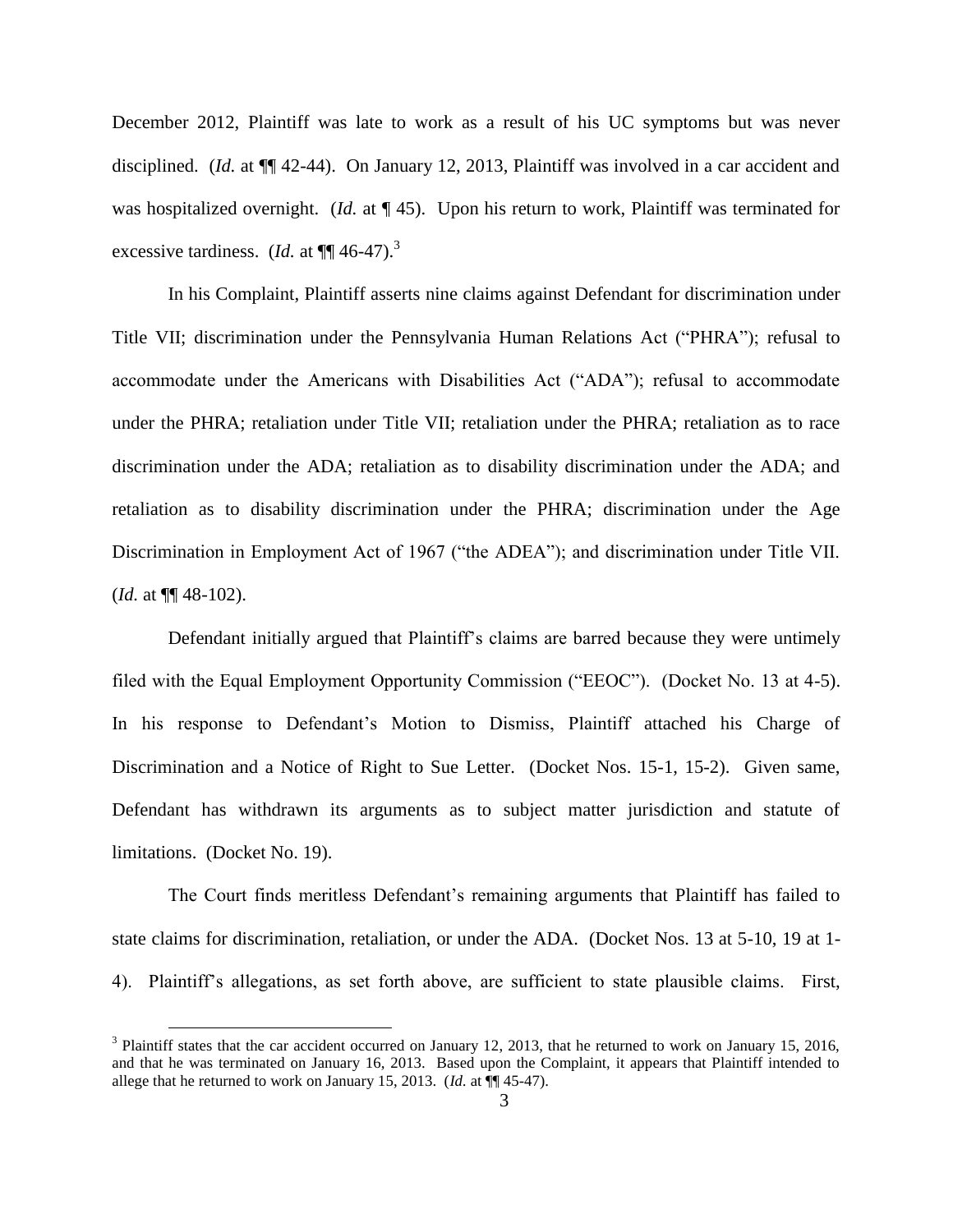Plaintiff has sufficiently stated his claims falling under the ADA for his UC and pseudofolliculitis barbae conditions. It is evident that Plaintiff's UC condition may meet the definition of a disability under the ADA. *See, e.g.*, *Wingard v. Pennsylvania State Police*, No. 12-CV-1500, 2013 WL 3551109, at \*4-5 (W.D. Pa. July 11, 2013) (denying motion to dismiss an ADA claim where the plaintiff had UC, among other conditions, and explaining that "[w]hile it is not certain that [the plaintiff's] conditions will be proven to meet the stringent definition of a 'disability' under the ADA . . . at this early stage of the case it is plausible") (footnote omitted); *see also Lombard v. TZ Ins. Sols., LLC*, No. 13-CV-667, 2014 WL 2600091, at \*2-3 (M.D. Fla. June 10, 2014) (denying motion to dismiss ADA claims where the plaintiff alleged that she was subject to discipline and termination as a result of missing work due to her UC); *Winokur v. Office of Court Admin.*, 190 F. Supp. 2d 444, 452-53 (E.D.N.Y. 2002) (denying motion to dismiss as to the plaintiff's ADA claims where the plaintiff alleged that he was diagnosed with UC, which made it difficult for him to arrive at work on time every morning).

While Defendant disputes whether pseudofolliculitis barbae constitutes a disability, the Court concludes that at this early stage of the proceedings, it is plausible that Plaintiff's pseudofolliculitis barbae condition is a disability. *See, e.g.*, *Antrum v. Washington Metro. Area Transit Auth.*, 710 F. Supp. 2d 112 (D.D.C. 2010) (addressing whether pseudofolliculitis barbae is a disability at summary judgment); *Stewart v. City of Houston*, No. 07-CV-4021, 2009 WL 2849728 (S.D. Tex. Sept. 3, 2009) (same), *aff'd*, *Stewart v. City of Houston Police Dep't*, 372 F. App'x 475 (5th Cir. 2010); *Parker v. Claiborne Cty. Mississippi*, No. 07-CV-212, 2009 WL 73803 (S.D. Miss. Jan. 8, 2009) (same); *see also Seaborn v. State of Fla., Dep't of Corr.*, 143 F.3d 1405 (11th Cir. 1998) (affirming the district court after it addressed whether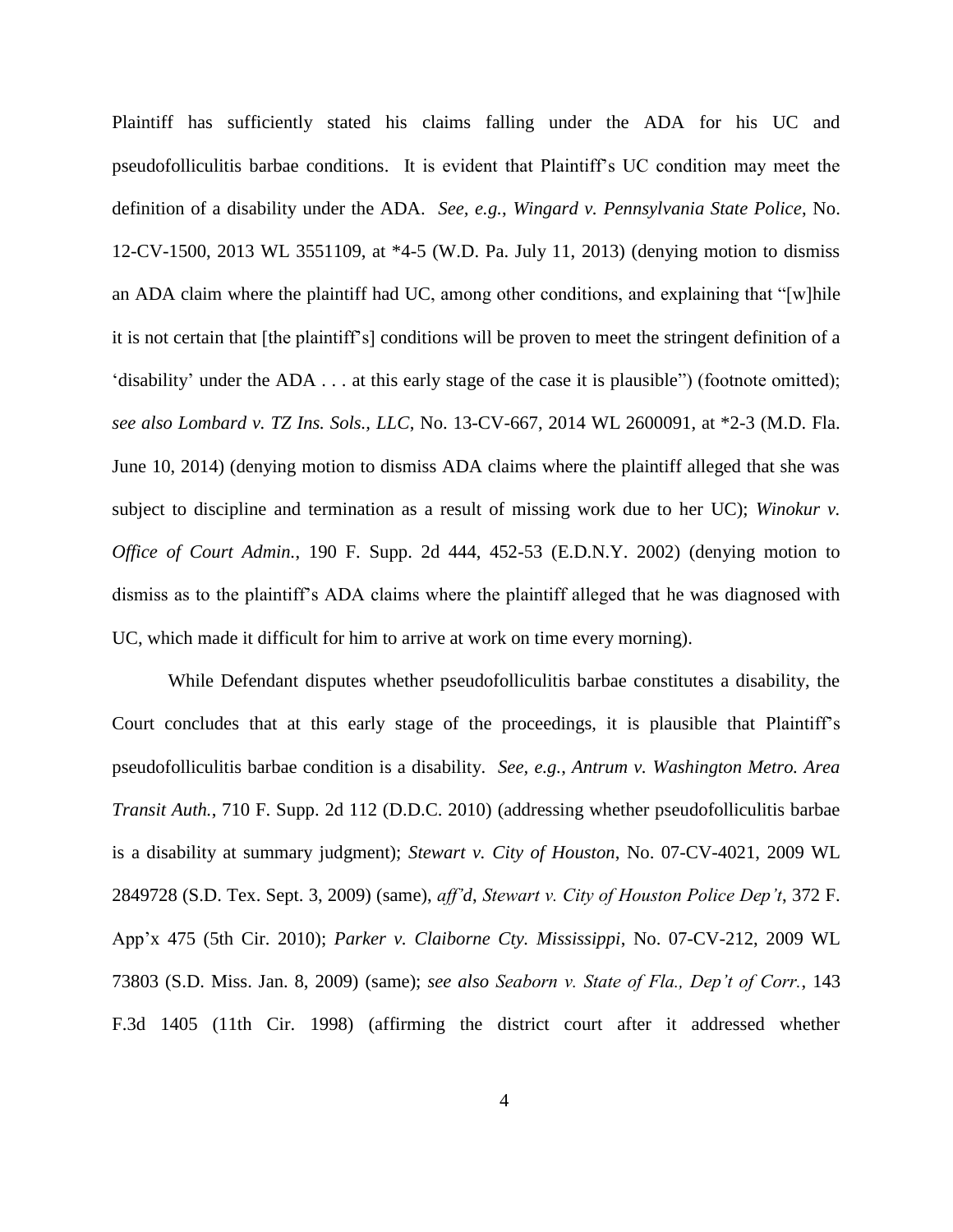pseudofolliculitis barbae is a disability at summary judgment); *Fitzpatrick v. City of Atlanta*, 2 F.3d 1112, 1114 (11th Cir. 1993) (same); *Wingard*, 2013 WL 3551109, at \*5.

The Court likewise finds that Plaintiff has sufficiently stated his claims for retaliation, as he has alleged that Howcroft advised him in November 2012 that he could arrive late to work due to his UC and that he was terminated for excessive tardiness in January 2013. *See, e.g.*, *Lombard*, 2014 WL 2600091, at \*4 (denying motion to dismiss retaliation claim where the plaintiff alleged that she was terminated less than a month after requesting an accommodation for her UC); *see also Busch v. Oswayo Valley Sch. Dist.*, No. 15-CV-239, 2016 WL 5394085, at \*9 (W.D. Pa. Sept. 27, 2016) (denying motion to dismiss retaliation claim because the plaintiff "ha[d] alleged facts suggesting that she was constructively discharged after she requested reasonable accommodations for her disability").

Finally, Plaintiff has sufficiently stated his claims for discrimination, as he has alleged that he suffers from pseudofolliculitis barbae, that he provided medical documentation, and that Reiter and Howcroft continued to demand that he shave. As Plaintiff has argued, his allegations create an inference of intentional discrimination. (Docket No. 15 at 7-8). Thus, the Court rejects Defendant's assertion that Plaintiff's claim is insufficient because Plaintiff has not pled that similarly situated non-members of the protected class were treated more favorably. *See, e.g.*, *Golod v. Bank of Am. Corp.*, 403 F. App'x 699, 702 n.2 (3d Cir. 2010) (explaining that the plaintiff "was not required to plead comparator evidence to support an inference of discrimination" because "[s]uch an inference could be supported in a number of ways, including, but not limited to, comparator evidence, evidence of similar racial discrimination of other employees, or direct evidence of discrimination from statements or actions by her supervisors suggesting racial animus").